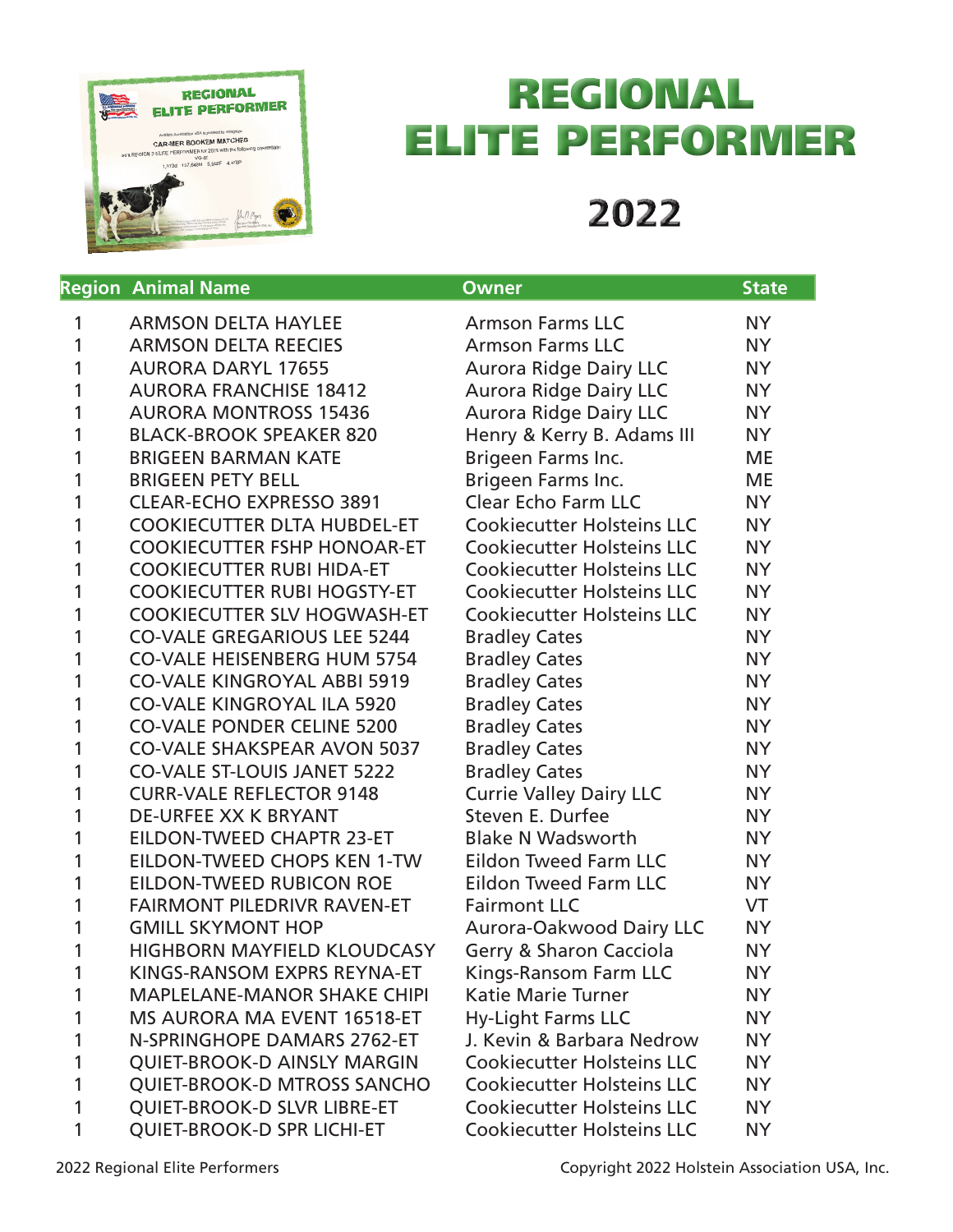|                | <b>Region Animal Name</b>          | <b>Owner</b>                  | <b>State</b> |
|----------------|------------------------------------|-------------------------------|--------------|
|                |                                    |                               |              |
| 1              | REYNCREST RB LOCA-RED-ET           | Reyncrest Farms Inc.          | NY.          |
| $\mathbf{1}$   | <b>VEAZLAND DEMAN LOUANNE</b>      | <b>Veazland Farms</b>         | <b>ME</b>    |
| $\mathbf{1}$   | <b>WELCOME DUKE DIXIE-TW</b>       | <b>Welcome Stock Farm LLC</b> | <b>NY</b>    |
| 1              | <b>WELCOME FRANCHISE PANCE-ET</b>  | <b>Welcome Stock Farm LLC</b> | <b>NY</b>    |
| 1              | <b>WELCOME MILLINGTON LOE-ET</b>   | <b>Welcome Stock Farm LLC</b> | <b>NY</b>    |
| 1              | <b>WELCOME MODESTY KATIE-ET</b>    | <b>Welcome Stock Farm LLC</b> | <b>NY</b>    |
| 1              | <b>WELCOME SPARK LENNOX-ET</b>     | <b>Welcome Stock Farm LLC</b> | <b>NY</b>    |
| $\mathbf{1}$   | <b>WELCOME SUPERMAN GIA</b>        | <b>Welcome Stock Farm LLC</b> | <b>NY</b>    |
| $\overline{2}$ | AMMON FARMS RCN DELEGATE-ET        | Michael W. & Jill K. Ammon    | PA           |
| $\overline{2}$ | ARETHUSA FEVER ALMIRA-ET           | Ernest W. Kueffner            | PA           |
| $\overline{2}$ | BER-SHER YODER MIA MALOY-ET        | <b>Brandt-View Farms</b>      | PA           |
| $\overline{2}$ | BGP DELTA HIGHFLYIN-ET J.          | <b>Randall Sensenig</b>       | PA           |
| $\overline{2}$ | <b>BGP RUB HEROIC-ET</b>           | <b>Brandt-View Farms</b>      | PA           |
| $\overline{2}$ | <b>CHAMP-VIEW C TWIZZLER-RED</b>   | Ellie G. Widerman             | PA           |
| $\overline{2}$ | <b>CLAY-FARM MOGUL DARCIE</b>      | Robert D. Fox                 | PA           |
| $\overline{2}$ | <b>COLDSPRINGS DENVER 6998</b>     | Matthew M. Hoff               | <b>MD</b>    |
| $\overline{2}$ | <b>COLDSPRINGS LUCKY 5990-RED</b>  | Brook L. Hoff                 | <b>MD</b>    |
| $\overline{2}$ | DONAMYC GOLD CHIP CHARMIN          | Donald G. & Amy M. Rice       | PA           |
| $\overline{2}$ | EDG DELTA 32426-ET                 | <b>Brandt-View Farms</b>      | PA           |
| $\overline{2}$ | <b>ELITES-JSJ CALIFRD ELISE</b>    | Janice Jurbala & Sandi Hock   | PA           |
| $\overline{2}$ | <b>FURNACE-HILL HANGUP DEAR-ET</b> | <b>Joel H Krall</b>           | PA           |
| $\overline{2}$ | <b>GLEN-JAN SHOTTLE SONYA</b>      | Glenn Brubaker                | PA           |
| $\overline{2}$ | <b>GLENNVIEW SILVER PEACE</b>      | Glenn R. Ranck                | PA           |
| $\overline{2}$ | HERON-RUN MCCUTCHEN LARAYNE        | Willard Jr. & Betsy Yoder     | PA           |
| $\overline{2}$ | HIGHLAND-H ATWOOD SOLITAIRE        | Christy A. Hindman            | PA           |
| $\overline{2}$ | JOOK DRACO 16744                   | Lester C. Jones & Sons Inc.   | <b>MD</b>    |
| $\overline{2}$ | JOOK JOSUPER 15754-ET              | Lester C. Jones & Sons Inc.   | <b>MD</b>    |
| $\overline{2}$ | <b>KAR-JE MAN-O-MAN2 LOU</b>       | <b>Travis Zuck</b>            | PA           |
| $\overline{2}$ | LADYS-MANOR OCTFST LAIMA-ET        | Ladys Manor LLC               | <b>MD</b>    |
| $\overline{2}$ | <b>MISTY-MOOR H PALACE-ET</b>      | <b>Misty-Moor Holsteins</b>   | PA           |
| $\overline{2}$ | <b>MISTY-Z SUPERSIRE TUNA</b>      | Dale L. Zimmerman             | PA           |
| $\overline{2}$ | <b>MOONLIT-HILL PRED PRETTY-ET</b> | <b>Glendon Martin</b>         | PA           |
| $\overline{2}$ | MS EATONHOLME MB EVELYN            | <b>Corey J Vanderfeltz</b>    | PA           |
| $\overline{2}$ | N-SPRINGHOPE JEDI 2712-ET          | Matthew M. Hoff               | <b>MD</b>    |
| $\overline{2}$ | OCD ATWOOD TALLAHASSEE-ET          | <b>Trevor Raney</b>           | PA           |
| $\overline{2}$ | PEAK CHANDA RUB 1437-ET            | <b>Brandt-View Farms</b>      | PA           |
| $\overline{2}$ | PENN-ENGLAND DELLA 13447-ET        | Penn England LLC              | PA           |
| $\overline{2}$ | PENN-ENGLAND FAYNE 12241-TW        | Penn England LLC              | PA           |
| $\overline{2}$ | PENN-ENGLAND LRSAL 11383           | Penn England LLC              | PA           |
| $\overline{2}$ | PENN-ENGLAND MARGE 12908-ET        | Penn England LLC              | PA           |
| $\overline{2}$ | PENN-ENGLAND POLLY 12986           | Penn England LLC              | PA           |
| $\overline{2}$ | PENN-ENGLAND SHRLA 11682-ET        | Penn England LLC &            | PA           |
|                |                                    | Barry M. & Diane H. England   |              |
| $\overline{2}$ | <b>RED-BUD-RIDGE PETY BLAST</b>    | Lamar H. Zimmerman            | <b>PA</b>    |
| 2              | <b>RED-BUD-RIDGE SHAKE GUM-ET</b>  | Lamar H. Zimmerman            | PA           |
| $\overline{2}$ | RICHLAWN SPARKLE SMILEY-ET         | <b>Walk-Le Farm LLC</b>       | PA           |
| $\overline{2}$ | <b>RO-BEN-RU SS REGAL</b>          | <b>Bender Farms</b>           | PA           |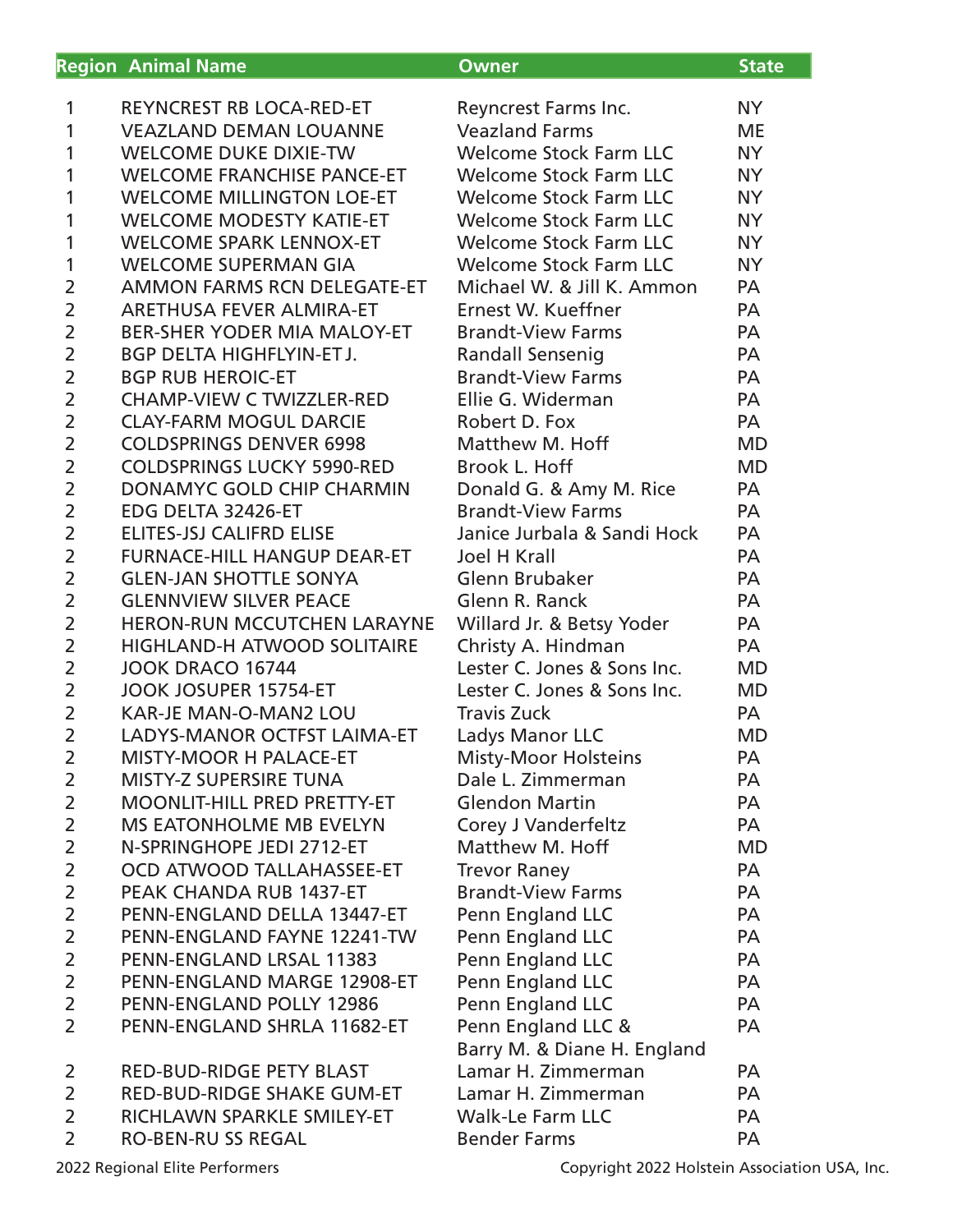|                         | <b>Region Animal Name</b>                                             | <b>Owner</b>                                       | <b>State</b> |
|-------------------------|-----------------------------------------------------------------------|----------------------------------------------------|--------------|
| 2                       | <b>SHOW-MAR CORVETTE IVY 1423</b>                                     |                                                    | PA           |
| $\overline{2}$          | <b>SHOW-MAR IRENE 1366-ET</b>                                         | <b>Wesley B Brantner</b>                           | PA           |
| $\overline{2}$          | <b>SMITH-HOLLOW BACCARDI APPLE</b>                                    | Dylan & Wesley Brantner<br>Smith-Hollow Farms Inc. | PA           |
| $\overline{2}$          | SMITH-HOLLOW ELDOR CRYSTAL                                            | Smith-Hollow Farms Inc.                            | PA           |
| $\overline{2}$          | <b>SMITH-HOLLOW OLYMP DAPHNE</b>                                      | Smith-Hollow Farms Inc.                            | PA           |
| $\overline{2}$          |                                                                       |                                                    |              |
| $\overline{2}$          | <b>SMITH-HOLLOW S GABBYS GIRL</b><br><b>STAR-ROCK BRENDAL ADDISON</b> | Jenna L Lenhart                                    | PA           |
| $\overline{2}$          | <b>STAR-ROCK HAMMER 135</b>                                           | <b>Star Rock Farms</b>                             | PA           |
| $\overline{2}$          |                                                                       | <b>Star Rock Farms</b>                             | PA<br>PA     |
| $\overline{2}$          | <b>TWO-TOP YODER 376</b>                                              | <b>Two-Top Holsteins LLC</b><br>Joe Vanderfeltz    | PA           |
| $\overline{2}$          | VAN-FEL-JM KINGBOY 1397                                               |                                                    |              |
| $\overline{2}$          | VANFEL-JM MADALYN 1393-ET                                             | Julia Sprout                                       | PA           |
|                         | <b>VAN-FEL-JM MONTEREY 1384</b>                                       | Joe Vanderfeltz                                    | PA           |
| $\overline{2}$          | <b>WALK-LE HITCH JINGLE</b>                                           | <b>Walk-Le Farm LLC</b>                            | PA           |
| $\overline{2}$          | <b>WALK-LE MERIDIAN 2012</b>                                          | <b>Walk-Le Farm LLC</b>                            | PA           |
| $\overline{2}$          | WHISTLE-WAY SILVER PANSY-ET                                           | <b>Glendon Martin</b>                              | PA           |
| $\overline{2}$          | W-S 1231                                                              | Lamar B. Gockley                                   | PA           |
| $\overline{2}$          | W-S 1242                                                              | Lamar B. Gockley                                   | PA           |
| 3                       | <b>BULLDOG MCCUTCH JADE</b>                                           | Evan James Kiko                                    | OH           |
| 3                       | <b>GEM-ACRES MOGUL JOURNEY</b>                                        | Dalton Dillon &                                    | IN           |
|                         |                                                                       | <b>Breanne Freeman</b>                             |              |
| 3                       | <b>GREEN-MEADOW CHASE REGINA</b>                                      | <b>Green Meadow</b>                                | MI           |
|                         |                                                                       | <b>Farms Enterprises</b>                           |              |
| 3                       | <b>GREEN-MEADOW DASHN JUNE</b>                                        | <b>Green Meadow</b>                                | MI           |
|                         |                                                                       | <b>Farms Enterprises</b>                           |              |
| 3                       | <b>GREEN-MEADOW DIRECT ROSIE</b>                                      | <b>Green Meadow</b>                                | MI           |
|                         |                                                                       | <b>Farms Enterprises</b>                           |              |
| 3                       | <b>GREEN-MEADOW ROMULUS DIANNA Green Meadow</b>                       |                                                    | MI           |
|                         |                                                                       | <b>Farms Enterprises</b>                           |              |
| 3                       | <b>HARTFORD OLYMP 610 LEX-ET</b>                                      | <b>Meier Meadows LLC</b>                           | IL           |
| 3                       | <b>HARTLINE DELTA LONLY</b>                                           | Hartline Valley Farms Inc.                         | OH           |
| 3                       | <b>HAUVE MM ATWOOD LONI</b>                                           | <b>Meier Meadows LLC</b>                           | IL           |
| $\overline{\mathbf{3}}$ | <b>HOSTOGOLD GW ATWOOD VARSITY</b>                                    | <b>Meier Meadows LLC</b>                           | IL           |
| 3                       | KERNDTWAY MSTY CLEO 4620-ET                                           | Matthew Ryan Busker                                | IL           |
| 3                       | <b>K-STAR DELTA CHAMP</b>                                             | Koester Dairy Inc                                  | IL           |
| $\overline{\mathsf{3}}$ | <b>K-STAR DELTA HURRICANE</b>                                         | Koester Dairy Inc                                  | IL           |
| 3                       | <b>K-STAR DELTA LIMESHAKE</b>                                         | Koester Dairy Inc                                  | IL           |
| $\overline{3}$          | <b>K-STAR DENVER LASUSAN</b>                                          | Koester Dairy Inc                                  | IL           |
| $\overline{\mathsf{3}}$ | <b>K-STAR DETOUR VERONA-ET</b>                                        | Koester Dairy Inc                                  | IL           |
| $\overline{\mathsf{3}}$ | <b>K-STAR DION KOTTONELL</b>                                          | Koester Dairy Inc                                  | IL           |
| $\overline{\mathsf{3}}$ | <b>K-STAR JABIR KORMA</b>                                             | Koester Dairy Inc                                  | IL           |
| 3                       | K-STAR MODESTY LIGHTSOUT-ET                                           | Koester Dairy Inc                                  | IL           |
| $\overline{\mathsf{3}}$ | <b>K-STAR MOGUL FINCH</b>                                             | Koester Dairy Inc                                  | IL           |
| $\overline{\mathsf{3}}$ | K-STAR OLYMPIAN ALABAMA                                               | Koester Dairy Inc                                  | IL           |
| 3                       | <b>K-STAR SILVER CRIMSON-TW</b>                                       | Koester Dairy Inc                                  | IL           |
| $\overline{\mathsf{3}}$ | <b>K-STAR SILVER LOCKDOWN</b>                                         | Koester Dairy Inc                                  | IL           |
| $\overline{3}$          | <b>K-STAR SPRSHOT HONEYBUN-ET</b>                                     | Koester Dairy Inc                                  | IL           |
| 3                       | <b>K-STAR YODER LOFTY</b>                                             | Koester Dairy Inc                                  | IL           |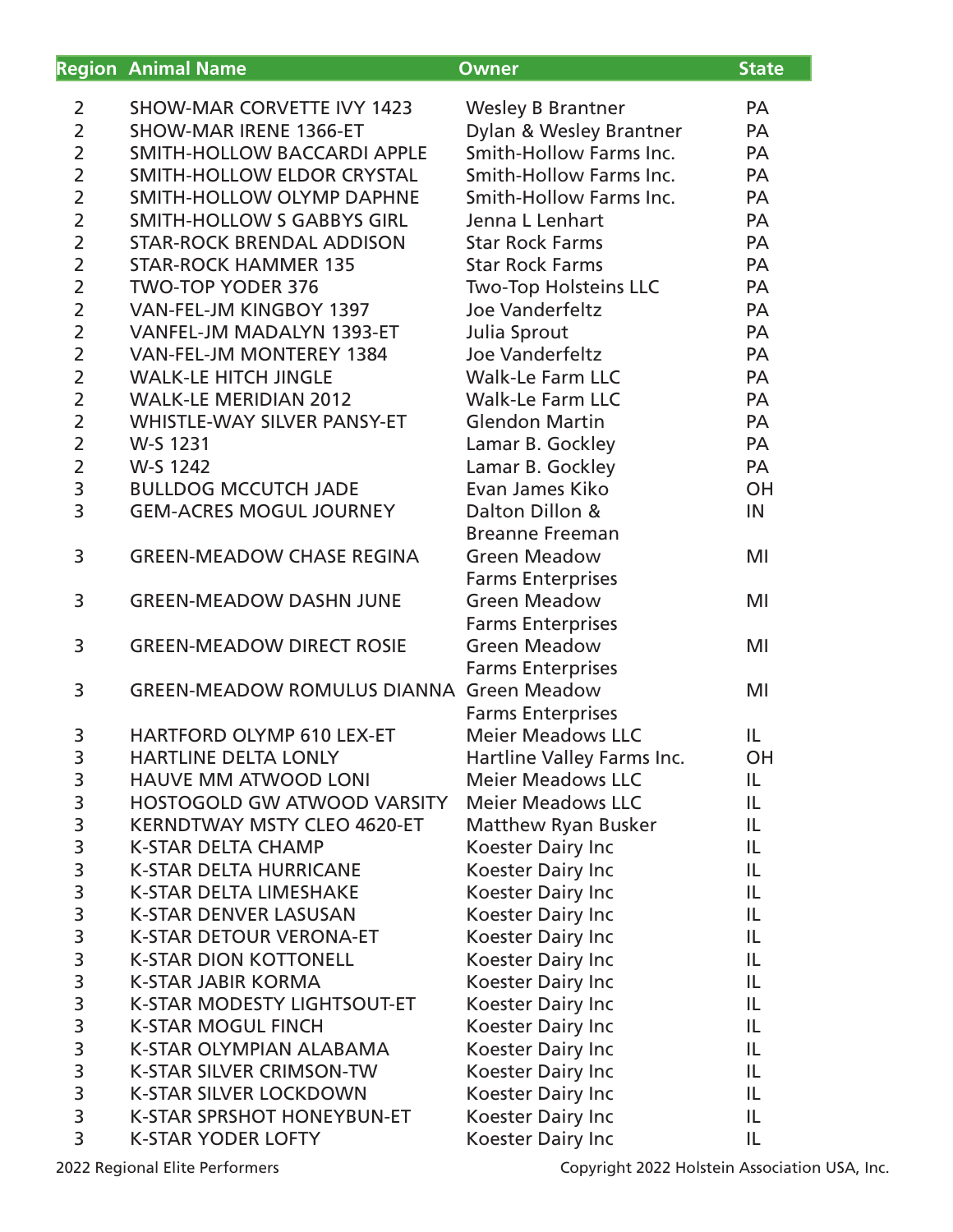|                         | <b>Region Animal Name</b>          | <b>Owner</b>                         | <b>State</b> |
|-------------------------|------------------------------------|--------------------------------------|--------------|
| 3                       | <b>MEIER-MEADOWS DOR CHARLOTTE</b> | Magen Busker                         | IL           |
| 3                       | <b>NOR-BERT MILLINGTON DAVIA</b>   | <b>Nor-Bert Farms LLC</b>            | IN           |
| 3                       | NOR-BERT VECTOR CATTLEYA           | <b>Nor-Bert Farms LLC</b>            | IN           |
| 3                       | <b>SRD-KD STERLING KAY</b>         | Carson Kasbergen                     | IL           |
| $\overline{\mathsf{3}}$ | S-S-I PR 10932 5496P-ET            | The Preston Farms                    | MI           |
| 3                       | <b>TRACKSTAR MTREY MAJESTY-ET</b>  | Andy Yoder IN                        |              |
| 3                       | YONKMAN-S-D MAGNUS 2707            | Samuel J. Yonkman                    | MI           |
| 3                       | YONKMAN-S-D PONDER 2365            | Samuel J. Yonkman                    | MI           |
| $\overline{4}$          | <b>HARVUE MOGUL VIENNA</b>         | Leslie Ann Hardesty                  | <b>VA</b>    |
| 4                       | <b>MAR-BIL REFLECTOR 2120</b>      | <b>Mar-Bil Farms</b>                 | <b>VA</b>    |
| 4                       | RED-OAK-DB YODER DANA-ET           | <b>Joel Bernard</b>                  | <b>TN</b>    |
| 4                       | <b>ROBEY BOOKEM 11984 15474</b>    | Delmar Lee Robey III                 | KY           |
| 4                       | <b>ROBEY JETT AIR 11618 14923</b>  | Delmar Lee Robey III                 | KY           |
| $\overline{4}$          | ROBEY MERIDIAN 13803 16313         | Delmar Lee Robey III                 | KY           |
| 4                       | <b>ROBEY MOGUL 12295 14577</b>     | Delmar Lee Robey III                 | KY           |
| 4                       | <b>ROBEY MOGUL 12605 14972</b>     | Delmar Lee Robey III                 | <b>KY</b>    |
| 4                       | <b>ROBEY MOGUL 13129 15780</b>     | Delmar Lee Robey III                 | KY           |
| 4                       | <b>ROBEY MOGUL 13735 16185</b>     | Delmar Lee Robey III                 | KY           |
| 4                       | <b>ROBEY MOGUL 13830 16306</b>     | Delmar Lee Robey III                 | KY           |
| 5                       | <b>B-LONG JIGSAW</b>               | <b>B-Long Holsteins</b>              | WI           |
| 5                       | <b>BOMAZ 7146</b>                  | Bomaz Inc.                           | WI           |
| 5                       | <b>BOMAZ DELTA 12585-ET</b>        | Bomaz Inc.                           | WI           |
| 5                       | <b>BOMAZ DELTA 7284-ET</b>         | Bomaz Inc.                           | WI           |
| 5                       | <b>BOMAZ HANG-TIME 7352-ET</b>     | Bomaz Inc.                           | WI           |
| 5                       | <b>BOMAZ HANG-TIME 7389-ET</b>     | Bomaz Inc.                           | WI           |
| 5                       | <b>BOMAZ JEDI 36-ET</b>            | Bomaz Inc.                           | WI           |
| 5                       | <b>BOMAZ SILVER 7188</b>           | Bomaz Inc.                           | WI           |
| 5                       | <b>BOMAZ SUPERMAN 7416</b>         | Bomaz Inc.                           | WI           |
| 5                       | <b>BOMAZ YODER 12365-ET</b>        | Bomaz Inc.                           | WI           |
| 5                       | <b>BOMAZ YODER 7568</b>            | Bomaz Inc.                           | WI           |
| 5                       | <b>B-S-D GUN CLARITY 7207</b>      | <b>Blue Star Dairy Middleton LLC</b> | WI           |
| 5                       | COOL-LAWN PWRBALL-P 6743-ET        | Bomaz Inc. WI                        |              |
| 5                       | <b>ECHOWOOD H-LINER HOWDY 949</b>  | Dennis R. & Cynthia Begert           | WI           |
| 5                       | <b>EMERALD-ACR-VR CURINA</b>       | <b>Emerald Acres</b>                 | WI           |
| 5                       | <b>FARNEAR SUPRSIRE ROMANA</b>     | <b>Andrew Jay Buttles</b>            | WI           |
| 5                       | <b>FINGER HEISENBERG 5250</b>      | <b>Finger Family Farm LLC</b>        | WI           |
| 5                       | <b>FUSTEAD AICON ELWAY</b>         | <b>Ryan L Prieve</b>                 | WI           |
| 5                       | <b>FUSTEAD HOTSHOT LAWANDA</b>     | <b>Brian &amp; Wendy Fust</b>        | WI           |
| 5                       | <b>FUSTEAD JOS SHARMINE</b>        | Brian & Wendy Fust                   | WI           |
| 5                       | <b>FUSTEAD REFLECTOR SILICON</b>   | Brian & Wendy Fust                   | WI           |
| 5                       | FUSTEAD S-S-I LEFTY 7867-ET        | <b>Brian &amp; Wendy Fust</b>        | WI           |
| 5                       | <b>FUSTEAD YODER LARONDA-ET</b>    | <b>Brian &amp; Wendy Fust</b>        | WI           |
| 5                       | <b>GERRITS GULF 17529</b>          | <b>Country Aire Farms</b>            | WI           |
| 5                       | <b>HONEYCREST DOORMAN GLORIA</b>   | Matthew E & Londa Lauber             | WI           |
| 5                       | JEFFREY-WAY BRDNCK TULLA           | Jeffrey A. & Kate Hendrickson        | WI           |
| 5                       | <b>JENLAR SHOTTLE TREASURE</b>     | Larry A. & Jennifer J. Meyer         | WI           |
| 5                       | <b>JENNY-LOU CRANK IT 4109</b>     | <b>Mystic Valley Dairy LLC</b>       | WI           |
|                         |                                    |                                      |              |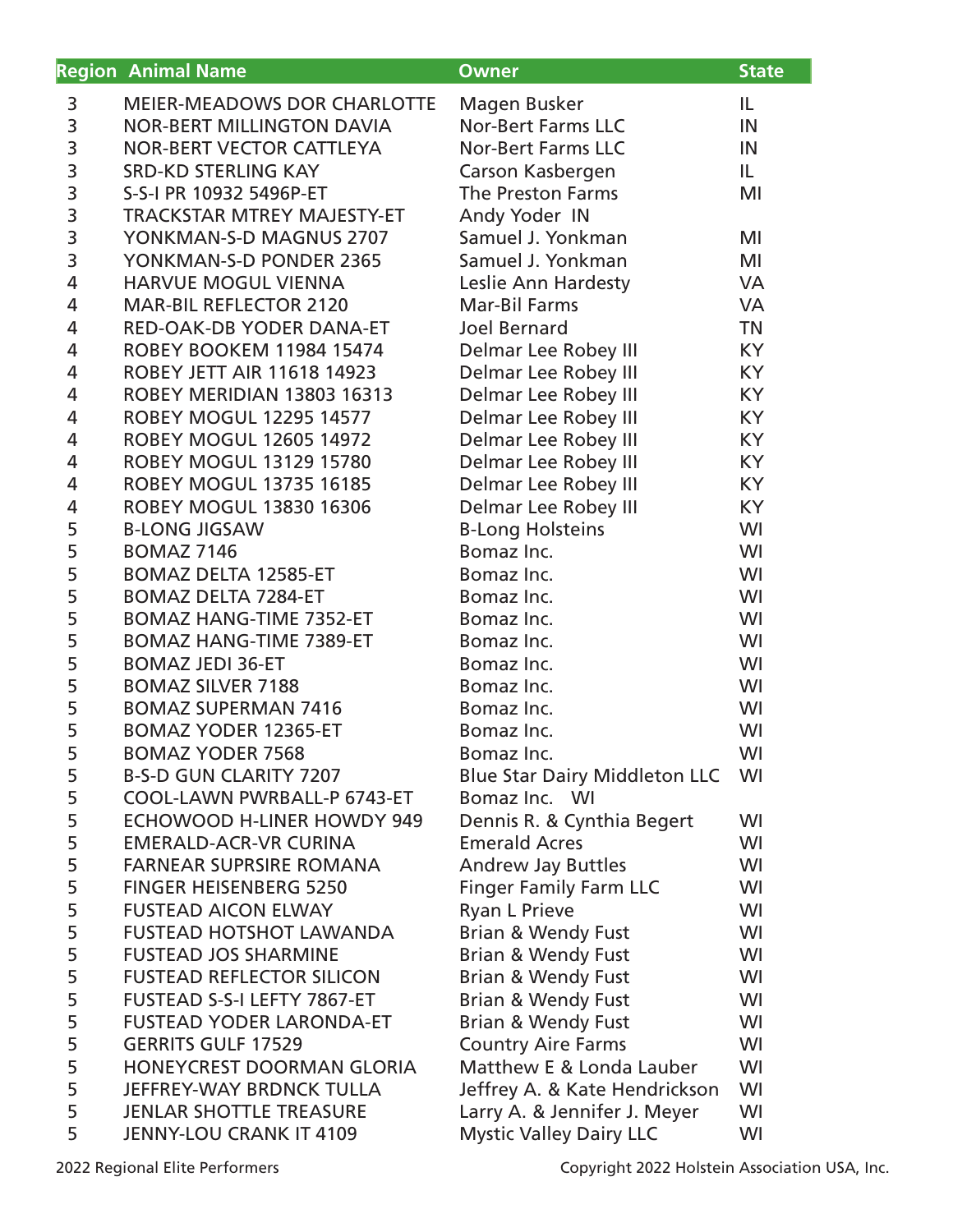|   | <b>Region Animal Name</b>          | <b>Owner</b>                   | <b>State</b> |
|---|------------------------------------|--------------------------------|--------------|
| 5 | <b>JENNY-LOU MODESTY MOOHA-ET</b>  | <b>Mystic Valley Dairy LLC</b> | WI           |
| 5 | <b>JENNY-LOU MONTROSS BAM</b>      | <b>Mystic Valley Dairy LLC</b> | WI           |
| 5 | JENNY-LOU-KJ YODR ALAINA-ET        | <b>Mystic Valley Dairy LLC</b> | WI           |
|   |                                    | & Kevin Jorgensen              |              |
| 5 | <b>JOLIAM AVALANCHE 5090</b>       | Selz Farm Inc.                 | WI           |
| 5 | <b>JOLIAM GLAUS 5154</b>           | Selz Farm Inc.                 | WI           |
| 5 | <b>JOLIAM SVS PRIZE 4641-ET</b>    | Selz Farm Inc.                 | WI           |
| 5 | <b>KELLERCREST BAYONET LYSSA</b>   | Kellercrest Reg. Hol. Inc.     | WI           |
| 5 | <b>KELLERCREST HEINZ LENA</b>      | Kellercrest Reg. Hol. Inc.     | WI           |
| 5 | <b>KELLERCREST JEDI PRINCESS</b>   | Kellercrest Reg. Hol. Inc.     | WI           |
| 5 | <b>KOEPKE STAMINA DODY</b>         | Koepke Farms Inc.              | WI           |
| 5 | <b>KOEPKE YODER JAIME</b>          | Koepke Farms Inc.              | WI           |
| 5 | <b>LEGACY-SCH HAT 8822</b>         | <b>Legacy Farms LLC</b>        | WI           |
| 5 | LEGACY-SCH PROFIT 9542-ET          | Legacy Farms LLC               | WI           |
| 5 | <b>LEGACY-SCH SUPERSIRE 8928</b>   | Legacy Farms LLC               | WI           |
| 5 | LEGACY-SCH SUPERSIRE 9144          | <b>Legacy Farms LLC</b>        | WI           |
| 5 | <b>MAR-RAND BALTIMORE TOTTIONA</b> | <b>Bruins Dairy LLC</b>        | WI           |
| 5 | POLLACK-VU MAGNIFIC FELICIA        | Pollack-Vu Dairy LLC           | WI           |
| 5 | POLLACK-VU M-O-M-2 VIRTUE          | Pollack-Vu Dairy LLC           | WI           |
| 5 | ROYAL-VISTA PICUS 3017             | <b>Royal Vista Holsteins</b>   | WI           |
| 5 | <b>RYAN-VU CHELIOS MOCHA</b>       | Dylan & Cameron Ryan           | WI           |
| 5 | <b>SELZ-PRALLE PETY 4896</b>       | Selz Farm Inc.                 | WI           |
| 5 | <b>SEWARDS-FOLLY SHAMROCK 2939</b> | <b>Scott Seward</b>            | WI           |
| 5 | SIEMERS AZOR SPICE 26504-TW        | Siemers Holstein Farms Inc.    | WI           |
| 5 | <b>SIEMERS BEEMER HARRIET</b>      | Siemers Holstein Farms Inc.    | WI           |
| 5 | <b>SIEMERS BYWAY GLIST</b>         | Siemers Holstein Farms Inc.    | WI           |
| 5 | <b>SIEMERS CRANK OPAL</b>          | Siemers Holstein Farms Inc.    | WI           |
| 5 | <b>SIEMERS DOORS NIFY</b>          | Siemers Holstein Farms Inc.    | WI           |
| 5 | <b>SIEMERS DRACO SERENE</b>        | Siemers Holstein Farms Inc.    | WI           |
| 5 | SIEMERS ENTL HANKER-GIRL-ET        | Siemers Holstein Farms Inc.    | WI           |
| 5 | <b>SIEMERS GUN IVA</b>             | Siemers Holstein Farms Inc.    | WI           |
| 5 | SIEMERS HBERG REAL-PERFECT         | Siemers Holstein Farms Inc.    | WI           |
| 5 | SIEMERS JETT APPLE-BRITE           | Siemers Holstein Farms Inc.    | WI           |
| 5 | SIEMERS KBOY U-BOMBERO-ET          | Siemers Holstein Farms Inc.    | WI           |
| 5 | SIEMERS L GRATITUDE-RED-ET         | Siemers Holstein Farms Inc.    | WI           |
| 5 | SIEMERS LINEMAN JIFFY              | Siemers Holstein Farms Inc.    | WI           |
| 5 | <b>SIEMERS LINK-UP URSA</b>        | Siemers Holstein Farms Inc.    | WI           |
| 5 | SIEMERS MCCUTCH ASHLY              | Siemers Holstein Farms Inc.    | WI           |
| 5 | <b>SIEMERS MODESTY HANKER-ET</b>   | Siemers Holstein Farms Inc.    | WI           |
| 5 | SIEMERS MOREGOLD SIENNA            | Siemers Holstein Farms Inc.    | WI           |
| 5 | SIEMERS NOVO GLAMS-BABY-TW         | Siemers Holstein Farms Inc.    | WI           |
| 5 | SIEMERS ROZROYAL GRATEFUL          | Siemers Holstein Farms Inc.    | WI           |
| 5 | <b>SIEMERS SKYMONT SUNNY</b>       | Siemers Holstein Farms Inc.    | WI           |
| 5 | SIEMERS SPARKS GOOD-ONE-ET         | Siemers Holstein Farms Inc.    | WI           |
| 5 | SIEMERS SS BOMBY 26598-ET          | Siemers Holstein Farms Inc.    | WI           |
| 5 | SIEMERS UNIX ATLEE-STAR            | Siemers Holstein Farms Inc.    | WI           |
| 5 | SIEMERS UTAH TOPAZITE              | Siemers Holstein Farms Inc.    | WI           |
|   |                                    |                                |              |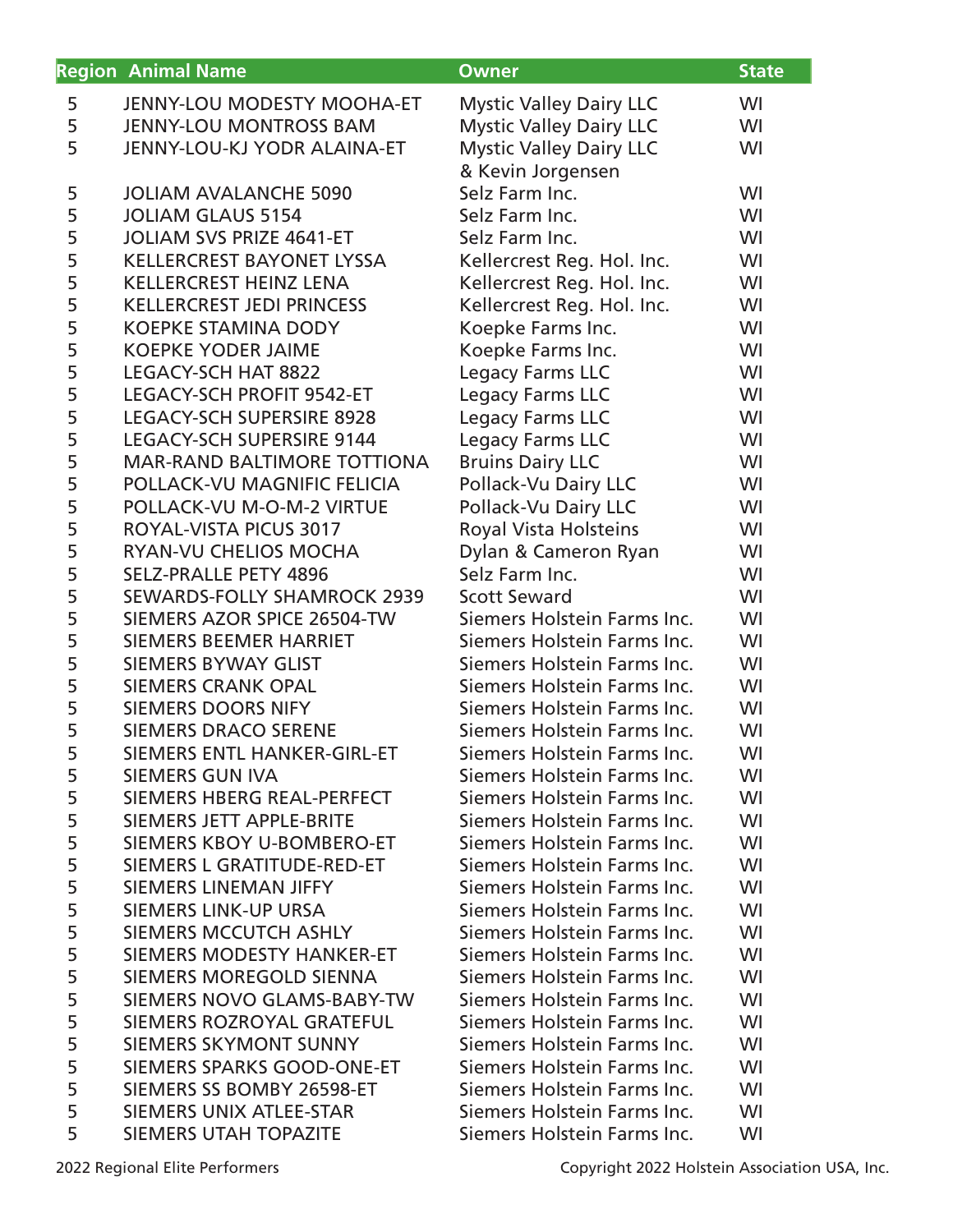|   | <b>Region Animal Name</b>          | <b>Owner</b>                    | <b>State</b> |
|---|------------------------------------|---------------------------------|--------------|
| 5 | SRNKA BEEMER CHRISTIN JUDY         | <b>Srnka Farms LLC</b>          | WI           |
| 5 | <b>STONE-FRONT BEEMER PRUNELLA</b> | <b>Andrew Jay Buttles</b>       | WI           |
| 5 | <b>STONE-FRONT DOORMAN IOLA</b>    | <b>Andrew Jay Buttles</b>       | WI           |
| 5 | STONE-FRONT GOLD PEACHY-ET         | Andrew Jay & Lynette E. Buttles | WI           |
| 5 | STONE-FRONT KINGBY PNINA-ET        | <b>Andrew Jay Buttles</b>       | WI           |
| 5 | <b>STONE-FRONT SHOT TEA</b>        | Andrew Jay & Lynette E. Buttles | WI           |
| 5 | <b>SUNNYVIEW-BK SILVER 4138</b>    |                                 | WI           |
| 5 | <b>SYNERGY DENVER PYTHON-ET</b>    | <b>Mystic Valley Dairy LLC</b>  |              |
|   |                                    | <b>Synergy Farm LLC</b>         | WI           |
| 5 | <b>SYNERGY MODESTY PRELUDE-ET</b>  | <b>Synergy Farm LLC</b>         | WI           |
| 5 | <b>SYNERGY MONTROSS DIANA-ET</b>   | <b>Synergy Farm LLC</b>         | WI           |
| 5 | SYNERGY SILVER ESSENCE-ET          | <b>Synergy Farm LLC</b>         | WI           |
| 5 | <b>TKUNKEL BAYONET 784</b>         | <b>Tkunkel Dairy Farms LLC</b>  | WI           |
| 5 | <b>TYB DOORSOPEN MONSTARZ</b>      | <b>Legacy Farms LLC</b>         | WI           |
| 5 | <b>VIR-CLAR MOGUL 1157</b>         | Gary Boyke                      | WI           |
| 5 | <b>VIR-CLAR PROFIT 1156</b>        | Gary Boyke                      | WI           |
| 5 | <b>VIR-CLAR SHAMROCK 798</b>       | Gary Boyke                      | WI           |
| 5 | <b>VIR-CLAR SUPERSIRE 681</b>      | <b>Gary Boyke</b>               | WI           |
| 5 | <b>VIR-CLAR YODER 470</b>          | Gary Boyke                      | WI           |
| 5 | <b>WARGO-ACRES GRAM REAL</b>       | <b>Wargo Acres</b>              | WI           |
| 5 | <b>WARGO-ACRES MERCRON-ET</b>      | <b>Wargo Acres</b>              | WI           |
| 5 | <b>WARGO-ACRES MOGUL MIMI</b>      | <b>Wargo Acres</b>              | WI           |
| 5 | <b>WARGO-ACRES SILVER MEDALION</b> | <b>Wargo Acres</b>              | WI           |
| 5 | <b>WARGO-N-JD DEFENDER DEE</b>     | <b>Wargo Acres</b>              | WI           |
| 6 | A-L-H ALLIE DELTA 56460            | ALH Genetics USA Inc.           | IA           |
| 6 | BLUMENFELD 4292 DMN 5397-ET        | <b>Blumenfeld Holsteins LLC</b> | <b>MN</b>    |
| 6 | BLUMENFELD 4471 SPR 4959-ET        | <b>Blumenfeld Holsteins LLC</b> | <b>MN</b>    |
| 6 | <b>DANHOF SILVER DAMARA</b>        | Jason & Sheri Danhof            | IA           |
| 6 | DE-SU LYLAS 5991-TW                | De Novo Genetics LLC            | IA           |
| 6 | DE-SU SPRING 5197-ET               | De Novo Genetics LLC            | IA           |
| 6 | <b>DICKE BALISTO CANNON</b>        | Lyle P. Dicke                   | <b>MN</b>    |
| 6 | <b>GAR-LIN MASSEY 14848</b>        | <b>Gar-Lin Dairy LLC</b>        | <b>MN</b>    |
| 6 | <b>HENDEL EXACTLY RIGHT4551-ET</b> | <b>Hendel Farms</b>             | <b>MN</b>    |
| 6 | <b>HYDE-PARK PUZZLE 4571</b>       | <b>Hyde-Park Holsteins</b>      | <b>MN</b>    |
| 6 | <b>HYDE-PARK SANGRIA 5405</b>      | <b>Hyde-Park Holsteins</b>      | <b>MN</b>    |
| 6 | <b>MJ-RONNEBAUM COMMANDER 394</b>  | <b>Haley Bianka</b>             | IA           |
|   |                                    | & Braden Ronnebaum              |              |
| 6 | MS GENOSOURCE DESI 30983-ET        | GenoSource                      | IA           |
| 6 | MS JACK MON 32328-ET               | <b>Arnold B. Gruenes</b>        | <b>MN</b>    |
| 6 | <b>REGANCREST DELTA DESI</b>       | <b>Regancrest Holsteins LLC</b> | IA           |
| 6 | <b>REGANCREST M DARLA-ET</b>       | <b>Regancrest Holsteins LLC</b> | IA           |
| 6 | <b>REGANCREST OLIANA-ET</b>        | Regancrest Farm & Jason         | IA           |
|   |                                    | & Sheri Danhof                  |              |
| 6 | ROYALWOOD GUTHRIE 2078             | <b>Gregory William &amp;</b>    | <b>SD</b>    |
|   |                                    | Douglas Kent Ode                |              |
| 6 | <b>SAN-DAN 2260 DRAC 56423</b>     | Daniel & Sandra Mormann         | IA           |
| 6 | <b>SAN-DAN DETOUR 56868</b>        | Daniel & Sandra Mormann         | IA           |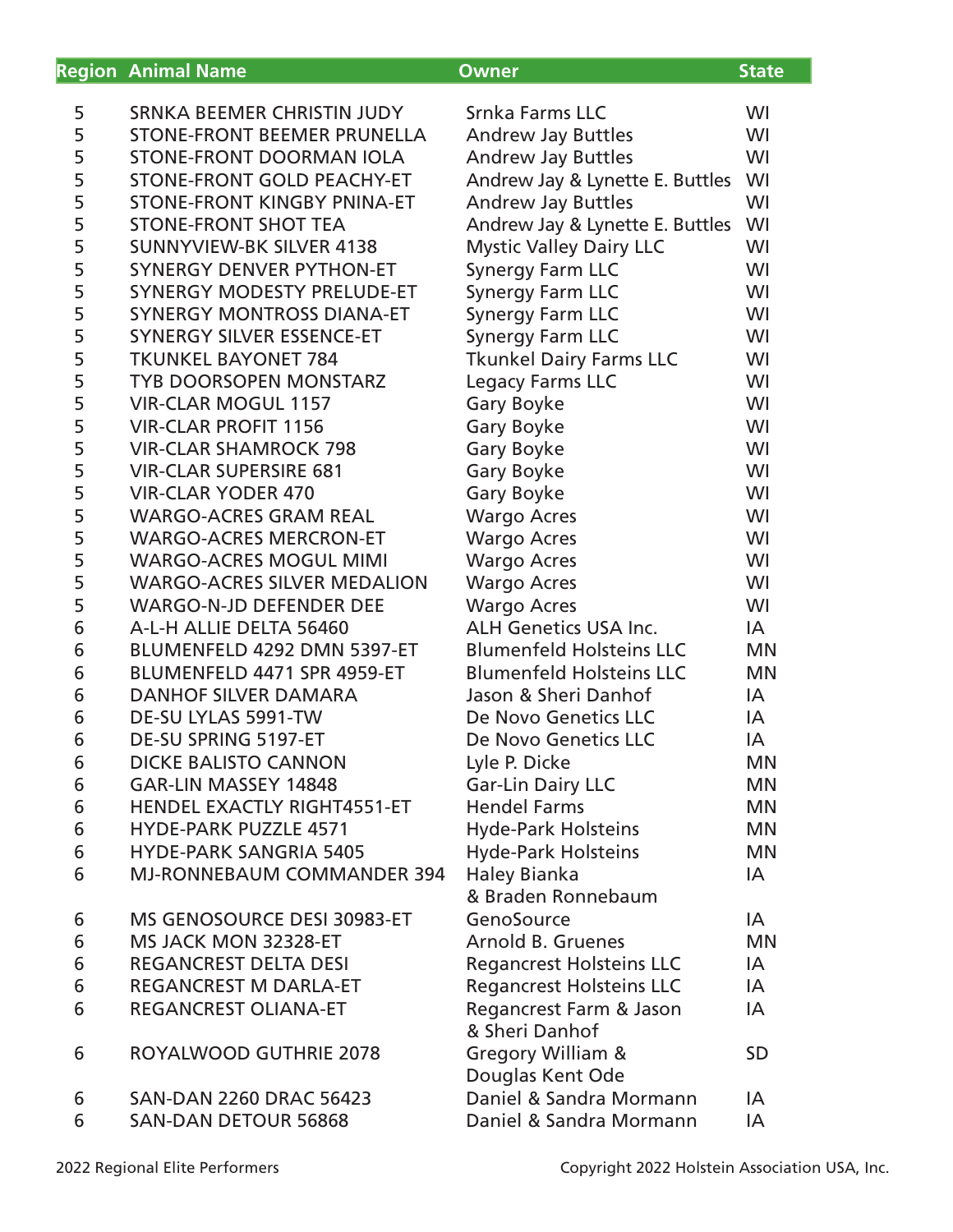|                | <b>Region Animal Name</b>          | <b>Owner</b>                   | <b>State</b> |
|----------------|------------------------------------|--------------------------------|--------------|
|                |                                    | Daniel & Sandra Mormann        | IA           |
| 6              | <b>SAN-DAN SABRE 56956</b>         |                                |              |
| 6              | <b>SAN-DAN SUPERSIRE 62647</b>     | Daniel & Sandra Mormann        | IA           |
| 6              | <b>STONE-FRONT BEEMER JIGGY</b>    | Tessa VL & Stella RB Schmocker | IA           |
| 6              | <b>TJR DAISY DRACO 56345</b>       | <b>TJR Genetics</b>            | IA           |
| 6              | <b>TRAILSIDE MAURICE 3698</b>      | <b>Trail Side Holsteins</b>    | <b>MN</b>    |
| 6              | <b>TRAILSIDE MILLINGTON 4078</b>   | <b>Trail Side Holsteins</b>    | <b>MN</b>    |
| 6              | <b>T-SPRUCE MODESTY 5950-ET</b>    | Michael A. Zeinstra            | <b>MN</b>    |
| 6              | <b>WAKE-UP BRIGHAM EMMY-ET</b>     | <b>Wayne Houdek</b>            | <b>MN</b>    |
| $\overline{7}$ | MCCARTY-BC BAYONET 13663           | <b>Bird City McCarty</b>       | <b>KS</b>    |
|                |                                    | <b>Family Farms LLC</b>        |              |
| $\overline{7}$ | <b>MCCARTY-BC BUTLER 12979</b>     | <b>Bird City McCarty</b>       | <b>KS</b>    |
|                |                                    | <b>Family Farms LLC</b>        |              |
| $\overline{7}$ | <b>MCCARTY-BC DAVINCI 15225</b>    | <b>Bird City McCarty</b>       | <b>KS</b>    |
|                |                                    | <b>Family Farms LLC</b>        |              |
| $\overline{7}$ | <b>MCCARTY-BC DAVINCI 16181</b>    | <b>Bird City McCarty</b>       | <b>KS</b>    |
|                |                                    | <b>Family Farms LLC</b>        |              |
| 7              | <b>MCCARTY-BC MILLINGTON 16297</b> | <b>Bird City McCarty</b>       | <b>KS</b>    |
|                |                                    | <b>Family Farms LLC</b>        |              |
| $\overline{7}$ | <b>MCCARTY-BC REFLECTOR 15298</b>  | <b>Bird City McCarty</b>       | <b>KS</b>    |
|                |                                    | <b>Family Farms LLC</b>        |              |
| 7              | <b>MCCARTY-RF LANIGAN 98</b>       | <b>Rexford McCarty</b>         | <b>KS</b>    |
|                |                                    | <b>Family Farms LLC</b>        |              |
| 7              | PAULINN DOORMAN DAISY 1466         | Robert John Seiler             | <b>KS</b>    |
| $\overline{7}$ | ROKEYROAD JEDI APPLAUSE-ETS        |                                | <b>KS</b>    |
| $\overline{7}$ | <b>ROTTINGHAUS TRENTON 1423 J</b>  | Dwight J. & Anita J. Rokey     | <b>KS</b>    |
|                |                                    | oshua Michael Rottinghaus      |              |
| 8              | CO-OP AARDEMA MONT 20277-ET        | Double A Dairy                 | ID           |
| 8              | <b>ESKDALE DEMAN DECORUM</b>       | <b>Eskdale Dairy</b>           | UT           |
| 8              | ESKDALE HLINER DEVISE DIVA         | <b>Eskdale Dairy</b>           | UT           |
| 8              | FIR-RIDGE YODER JOZ 10660          | F. Ray Ruby Residuary Trust    | <b>OR</b>    |
| 8              | <b>GOLOB MOGUL 10616</b>           | <b>Golob Farms LLC</b>         | <b>WA</b>    |
| 8              | <b>HAAK-HAVEN EXACTLY TINA-ET</b>  | Vander Haak Dairy LLC          | <b>WA</b>    |
| 8              | HAAK-HAVEN EXCTLY TARIA-ET         | Vander Haak Dairy LLC          | <b>WA</b>    |
| 8              | <b>MARFADY RUBICON TAWNY-ET</b>    | <b>Ben Conrad</b>              | <b>UT</b>    |
| 8              | OKDS TROY 5965                     | OK Dairy                       | <b>WA</b>    |
| 8              | <b>SEAGULL-BAY RUBICON 608-ET</b>  | Seagull Bay Dairy Inc.         | ID           |
| 9              | <b>AGRESTI EXPRESSO REANNA-ET</b>  | Double D Holsteins             | CA           |
| 9              | <b>AGRESTI MARTY ANNA</b>          | Double D Holsteins             | CA           |
| 9              | <b>AGRESTI MONTEREY ANDREA</b>     | Double D Holsteins             | CA           |
| 9              | <b>AGRESTI MONTEREY ZANDRA</b>     | Double D Holsteins             | CA           |
| 9              | <b>AGRESTI OKALIBER ANGIE</b>      | Double D Holsteins             | CA           |
| 9              | AIR-OSA ABBOTT 22303               | Joe Airosa                     | CA           |
| 9              | AIR-OSA ANTIGUA 22401              | Joe Airosa                     | CA           |
| 9              | AIR-OSA BOWEN 22183                | Joe Airosa                     | CA           |
| 9              | AIR-OSA MOGUL 19883                | Joe Airosa                     | CA           |
| 9              | AIR-OSA MUSCADET 21401             | Airosa Dairy                   | CA           |
| 9              | AIR-OSA PROCTOR 22925              | Joe Airosa                     | CA           |
|                |                                    |                                |              |